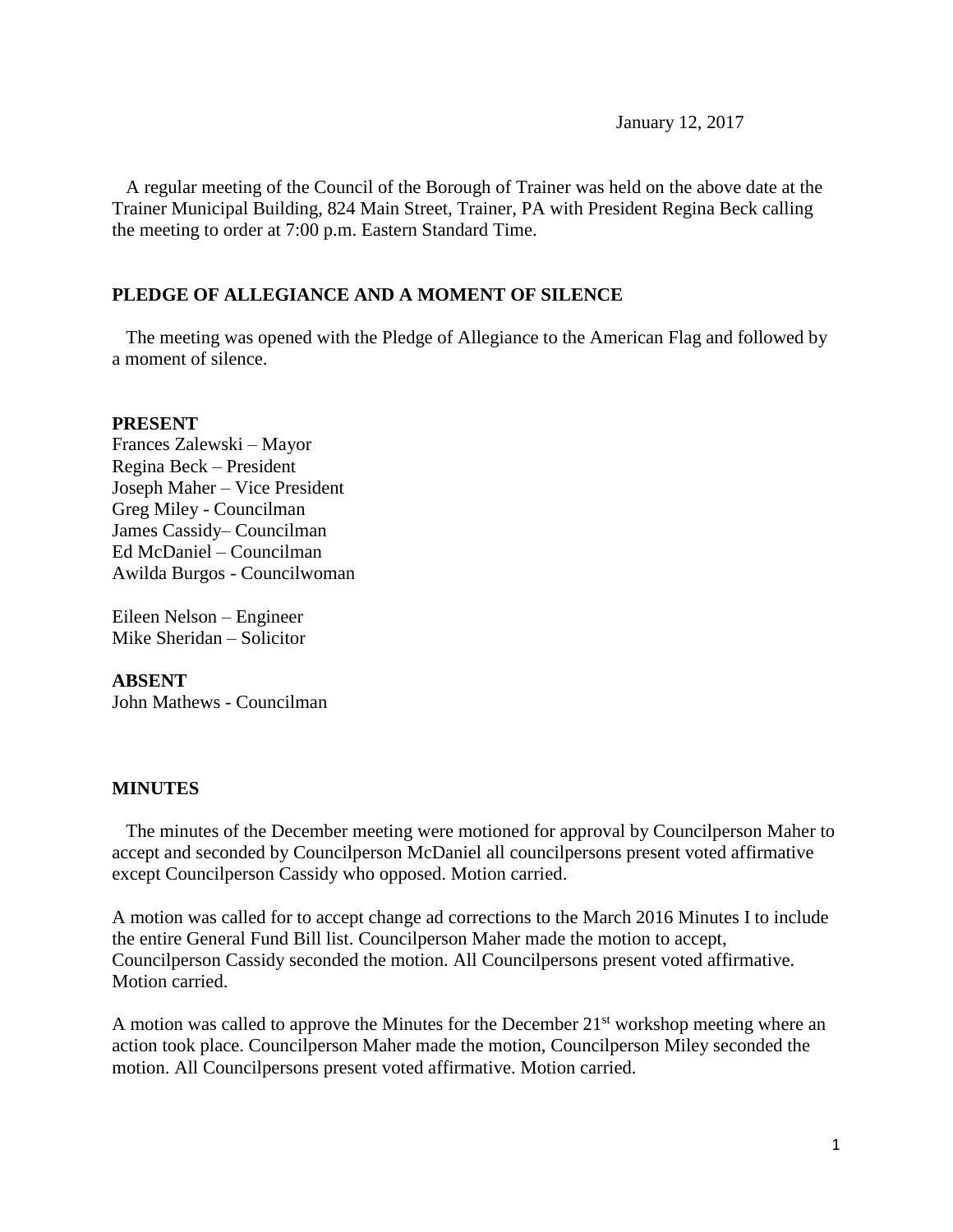### **GENERAL FUND**

 It was motioned that the proper Borough Officials be authorized to draw orders on the Borough Treasure in favor of the following persons and in the amounts shown. Where such orders have already been drawn, the actions of the Borough Officials in so doing be ratified and confirmed. It was motioned, the December bills for approval by Councilperson Maher and seconded by Councilperson McDaniel. All councilpersons present voted affirmative except for Councilperson Cassidy who opposed. Motion carried.

| PSAB U/C Plan                  | 4th Quarter Unemployment              | $-1,207.95$  |
|--------------------------------|---------------------------------------|--------------|
| #1 Car Wash Inc.               | Clean Police Vehicles Dec             | $-200.00$    |
| Red the Uniform Tailor         | Police Uniforms                       | $-522.76$    |
| Eagle Point Gun/TJ Morris      | Police ammo                           | $-364.59$    |
| T Frank McCall's               | <b>Bldg</b> supplies                  | $-282.22$    |
| A.R.D. Uniform                 | Police uniforms                       | $-207.50$    |
| Spirit Media Group             | <b>Public Notices</b>                 | $-442.50$    |
| <b>Marcus Hook Borough</b>     | Fire Truck December                   | $-218.23$    |
| Marcus Hook Borough            | <b>Fire Station December</b>          | $-1,096.29$  |
| Marcus Hook/Trainer Fire Dept  | 2016 4th 1/4 Appropriation            | $-9,250.00$  |
| Marcus Hook/Trainer Fire Dept  | Ins Premiums WC Bldg and Auto         | $-18,423.00$ |
| <b>DCIU</b>                    | <b>Health Benefits</b>                | $-20,850.61$ |
| J. Michael Sheridan, Esq.      | Professional Services                 | $-2,370.00$  |
| 21st Century Media             | <b>Public Notices</b>                 | $-102.80$    |
| Prudential Life Ins.           | Life Insurance McKay                  | $-748.73$    |
| Nextel                         | Cell Phones November                  | $-141.53$    |
| <b>United Concordia</b>        | <b>Dental Coverage</b>                | $-1,269.43$  |
| PECO - Garage                  | <b>Highway Garage</b>                 | $-321.14$    |
| <b>PECO</b>                    | Penna. Ave.                           | $-39.18$     |
| <b>Integral Systems Corp</b>   | Computer backup                       | $-50.00$     |
| <b>Chester Water - HJP</b>     | <b>HJ</b> Park                        | $-9.14$      |
| <b>Emergency Response Team</b> | 2017 Membership Fee                   | $-1,500.00$  |
| Herr Foods, Inc.               | Lunch with Santa 2016                 | $-20.16$     |
| #1 Car Wash Inc.               | <b>Clean Police Vehicles November</b> | $-200.00$    |
| Videon                         | Police vehicle                        | $-51.75$     |
| Red the Uniform Tailor         | Police uniforms                       | $-672.80$    |
| <b>Bluecrest Solutions</b>     | Police Equipment (Grant)              | $-4,649.82$  |
| <b>Comcast Business</b>        | Phone VOIP                            | $-364.15$    |
| Pa One Call System             | Monthly fax service                   | $-17.78$     |
| PECO - Garage                  | <b>Highway Garage</b>                 | $-93.11$     |
| Peco-Penna. Ave                | Penna. Ave.                           | $-24.49$     |
| PECO - Municipal Bldg.         | Municipal Bldg                        | $-535.56$    |

| <b>DECEMBER GENERAL FUND BILLS</b> |  |  |  |
|------------------------------------|--|--|--|
|------------------------------------|--|--|--|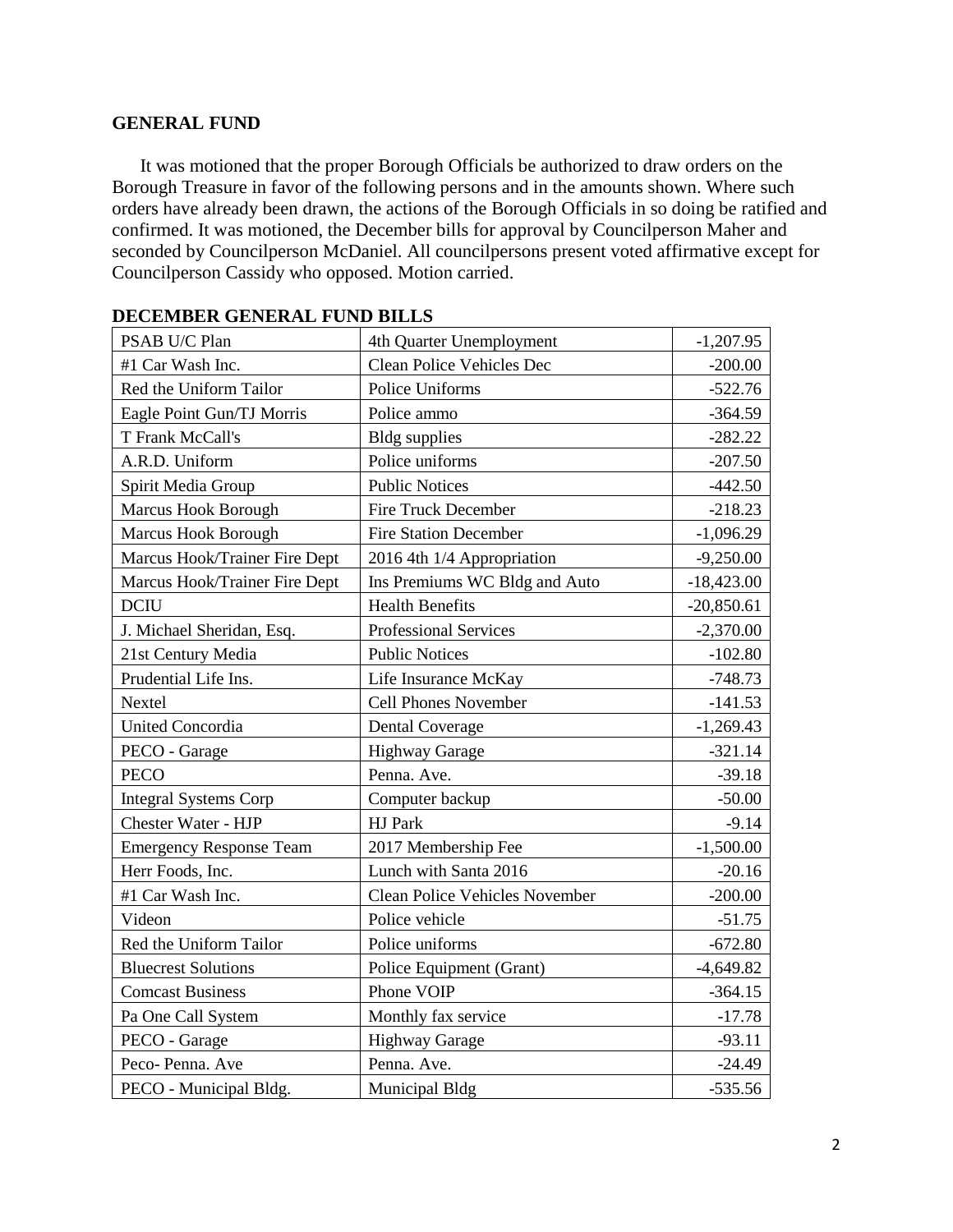| <b>PECO</b> Street Lighting    | <b>Street Lighting</b>             | $-2,009.36$ |
|--------------------------------|------------------------------------|-------------|
| PECO-Underpass Lighting        | <b>Underpass Lighting</b>          | $-31.72$    |
| PECO - Park                    | HJ Park                            | $-38.24$    |
| <b>PECO</b>                    | Carnival Site                      | $-28.64$    |
| Delaware County Solid Waste    | Tipping Fees Nov.                  | $-2,526.81$ |
| <b>B&amp;L</b> Disposal        | Trash removal                      | $-5,900.00$ |
| <b>Integral Systems Corp</b>   | Computer Maintenance/repair        | $-540.00$   |
| 21st Century Media             | <b>Public Notices</b>              | $-182.76$   |
| Spirit Media Group             | <b>Public Notices</b>              | $-77.80$    |
| Padco Financial                | DocStar                            | $-130.00$   |
| Sunoco - SunTrak               | Police vehicle fuel                | $-1,720.86$ |
| <b>Aston Sunoco</b>            | Police vehicle                     | $-1,135.50$ |
| Charles Higgins & Sons         | Street Light maintenance           | $-419.76$   |
| <b>Stantec Consulting</b>      | Professional Services              | $-9,384.75$ |
| <b>Comcast Cable</b>           | Cable CC                           | $-76.32$    |
| Chester Water - Hydrants       | Hydrants                           | $-1,195.10$ |
| Ed Kline                       | Reimburse Uniforms                 | $-99.96$    |
| <b>Burke Landscape Supply</b>  | Playground Mulch                   | $-2,046.00$ |
| Home Depot                     | Clean-up and Batteries Penna. Ave. | $-53.90$    |
| Paychex Invoice                | Dec. 9 Biweekly                    | $-115.62$   |
| Paychex Invoice                | Dec. 9 Detail                      | $-84.37$    |
| Remaley, Jr., Charles F        | Clear covers for property posting  | $-7.92$     |
| Cominskie, Richard             | December Cleaning allowance 2016   | $-250.00$   |
| Jones, Richard                 | December Cleaning allowance 2016   | $-250.00$   |
| Musso, Michael G.              | December Cleaning allowance 2016   | $-250.00$   |
| Ostan, Richard A.              | December Cleaning allowance 2016   | $-250.00$   |
| Priscopo, Francis W.           | December Cleaning allowance 2016   | $-250.00$   |
| Home Depot                     | CC engine room keys                | $-11.82$    |
| <b>US Postal Service</b>       | 2 Roll stamps Code office          | $-94.00$    |
| Paychex Invoice                | Dec. Holiday Pay                   | $-128.00$   |
| Paychex Invoice                | Dec. Sick/Vacation Pay             | $-128.00$   |
| <b>PA Municipal Retirement</b> | <b>Enrollment Fee Donald Peer</b>  | $-20.00$    |
| Wick's Seafood                 | Hotdog, burgers Comm Day and Santa | $-365.00$   |
| Gail McKay                     | Reimburse Lunch with Santa         | $-31.85$    |
| Marilyn Maher                  | Reimburse Lunch with Santa         | $-107.17$   |
| T Frank McCall's Inc           | <b>Bldg</b> supplies               | $-248.83$   |
| <b>Staples Advantage</b>       | <b>Office Supplies</b>             | $-200.89$   |
| De Valley Veterinary Hospital  | <b>Ozzy</b>                        | $-114.09$   |
| Wayne Radio & TV Service       | Police radios                      | $-1,600.00$ |
| Broomall Truck & Auto          | Highway F550, Police car           | $-2,856.73$ |
| Witmer Public Safety           | Police equipment                   | $-237.00$   |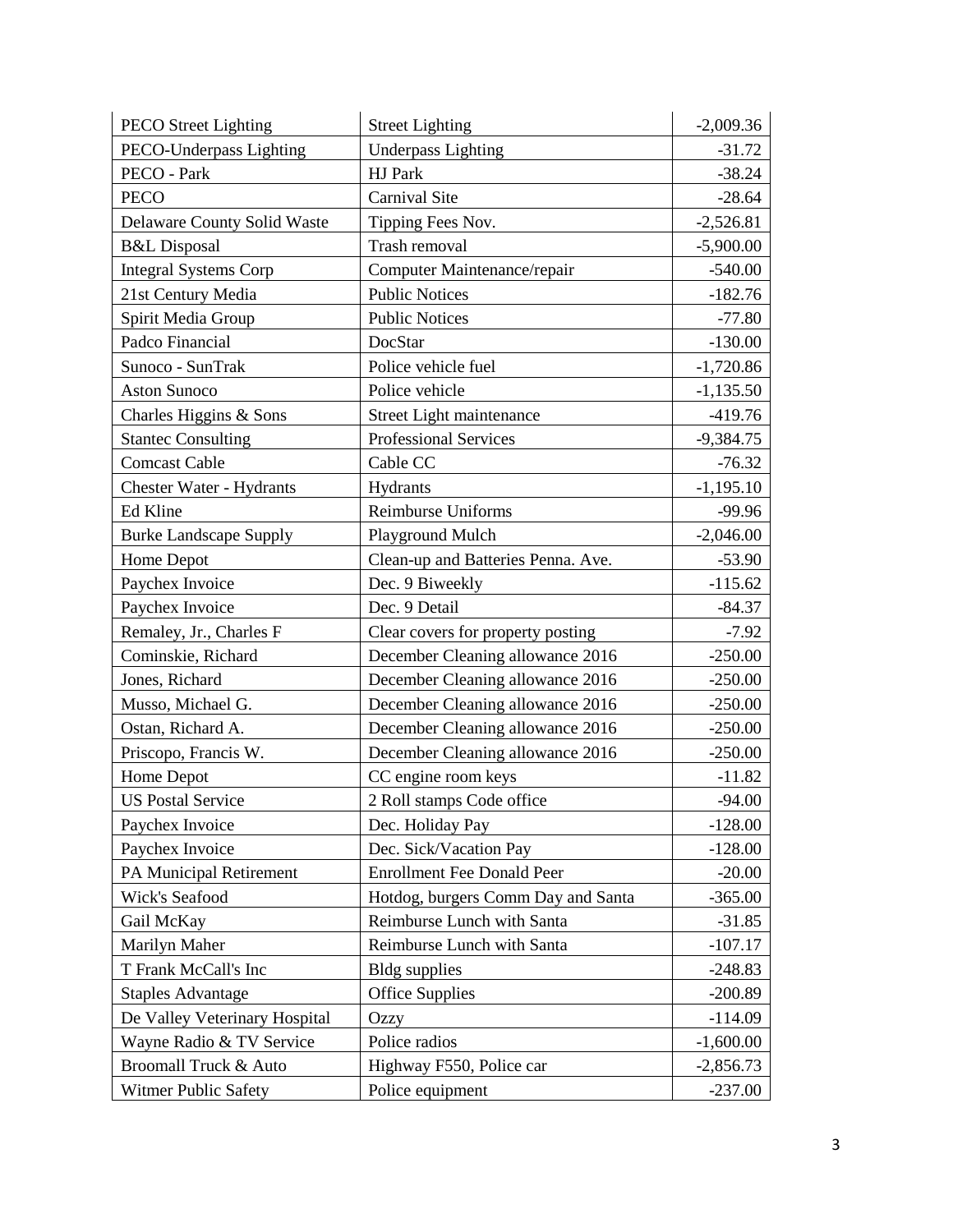| Galls Incorporated               | Police equipment                | $-433.74$   |
|----------------------------------|---------------------------------|-------------|
| TD Card Services                 | Qbooks, Web, Drone, Santa Gifts | $-591.66$   |
| Premier Window Tinting           | Police Siren, Lights (Grant)    | $-2,449.00$ |
| <b>Chester Water - Municipal</b> | Municipal Bldg                  | $-39.76$    |
| <b>Comcast Cable</b>             | Cable Municipal Bldg.           | $-287.38$   |
| Paychex Invoice                  | Dec. 23 Biweekly                | $-113.45$   |
| Paychex Invoice                  | Dec. 23 Detail                  | $-90.75$    |
| Delaware County Solid Waste      | 2017 Waste Hauling License      | $-200.00$   |

# **PAYROLL ACCOUNT**

 It was motioned by Councilperson Burgos and seconded by Councilperson Miley that Payroll for the month of December is paid. All Councilpersons present voted affirmative except Councilperson Cassidy who opposed. Motion carried.

# **DECEMBER PAYROLL FOR ALL EMPLOYEES**

 Total payroll for the month of December \$107,178.79 Payroll includes reimbursable Police Detail, Uniform Holiday/Sick/Vacation pay.

# **LIQUID FUEL BILLS**

Liquid Fuel Bills for the month of December meeting were motioned for approval by Councilperson Cassidy and seconded by Councilperson Maher; all councilpersons present voted affirmative. Motion carried.

| Phonometry one I can bind o |                                  |             |
|-----------------------------|----------------------------------|-------------|
| Charles A. Higgins & Sons   | <b>Traffic Light Maintenance</b> | $-377.12$   |
| <b>Eastern Salt Company</b> | Road Salt                        | $-1,202.50$ |
| Mauger & Co.                | Hwy fuel                         | $-65.67$    |
| PECO                        | <b>Traffic Lighting</b>          | $-278.24$   |
| <b>Stantec Consulting</b>   | Fees ADA Ramp Project            | $-471.75$   |

# **DECEMBER LIQUID FUEL BILLS**

### **COMMUNITY CENTER BILLS**

 Community Center Bills for December meeting were motioned for approval by Councilperson Cassidy to accept and seconded by Councilperson Maher; all councilpersons present voted affirmative. Motion carried.

### **DECEMBER COMMUNITY CENTER BILLS**

| PECO electric | CC Electric     | $-56.20$ |
|---------------|-----------------|----------|
| PECO gas      | CC Gas/Electric | -452.74  |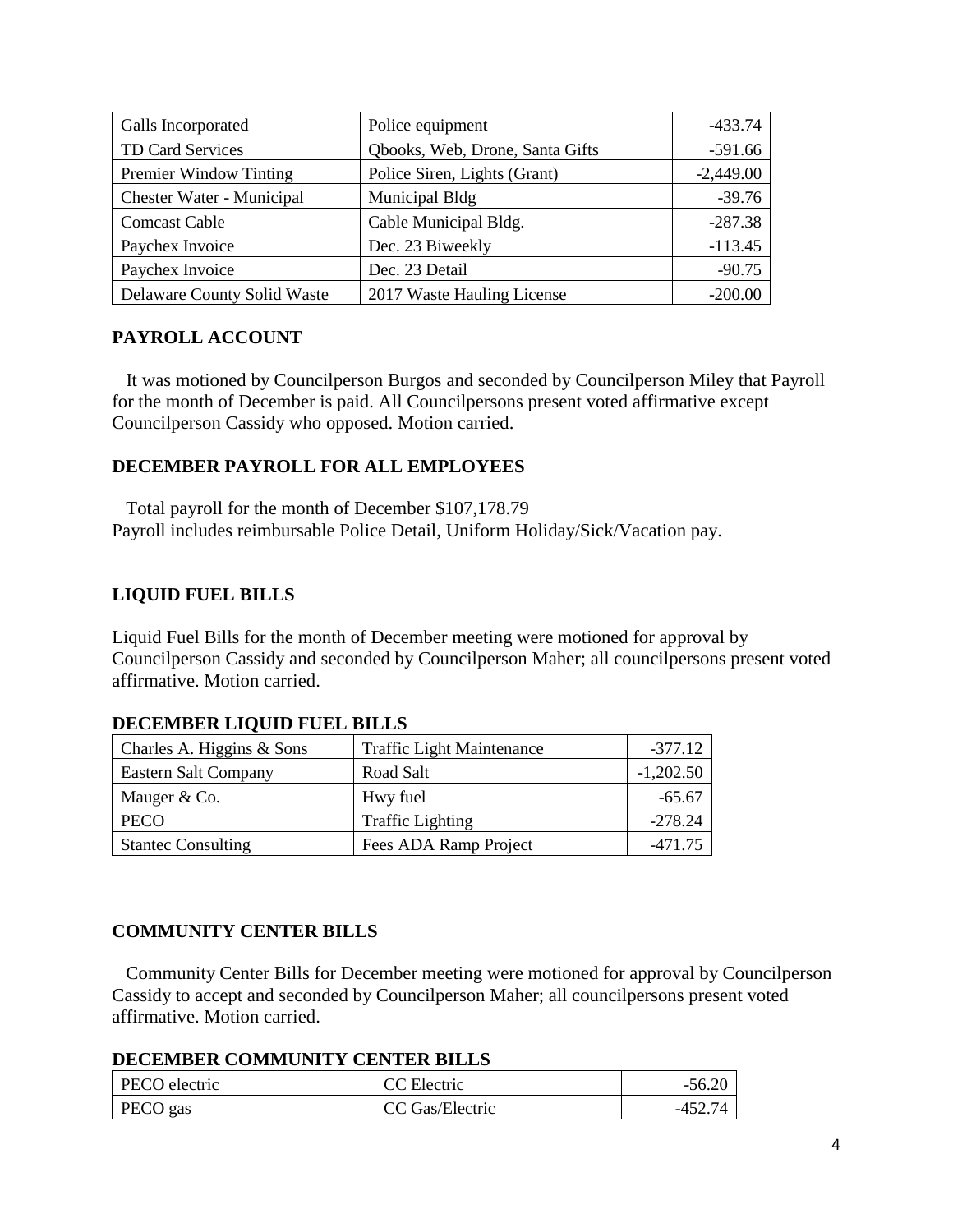| <b>Global Security Systems</b> | Security system               | $-120.00$ |
|--------------------------------|-------------------------------|-----------|
| O'Rangers                      | Refrigerator repair           | $-528.00$ |
| <b>Banta's Bestway Trash</b>   | Dumpster removal              | $-60.00$  |
| James Joseph                   | Reimburse hall rental deposit | $-100.00$ |

### **PERMITS & LICENSE**

The Permits of the December meeting were motioned for approval by Councilperson Cassidy and seconded by Councilperson Maher all councilpersons present voted affirmative. Motion carried.

### **PERMITS & LICENSE – DECEMBER**

| 9 Building permits            | \$2,038.00  |
|-------------------------------|-------------|
| 28 Contractor license         | \$2,800.00  |
| 58 C/O Applications           | \$5,800.00  |
| 0 Plumbing permits            | \$0         |
| 0 Electrical permits          | \$0         |
| 3 Zoning                      | \$250.00    |
| 6 Other Permits/License       | \$14,250.00 |
| Amount turned over to Borough | \$25,138.00 |

### **CHESTER WATER AUTHORITY**

2 - Street Openings Amount turned over to Borough \$140.00 **PECO** 2 – Street Openings

Amount turned over to Borough \$2,633.00

### **DELCORA**

0 – Permits Amount turned over to Borough \$0

### **CORRESPONDENCE**

 It was motioned by Councilperson Cassidy and seconded by Councilperson Maher that the correspondence for December be accepted and any necessary action taken. All Councilpersons present voted affirmative. Motion carried.

### **DECEMBER CORRESPONDENCE**

• Received from Keystone an electronic deposits in the amount of \$27,684.66 December EIT distribution.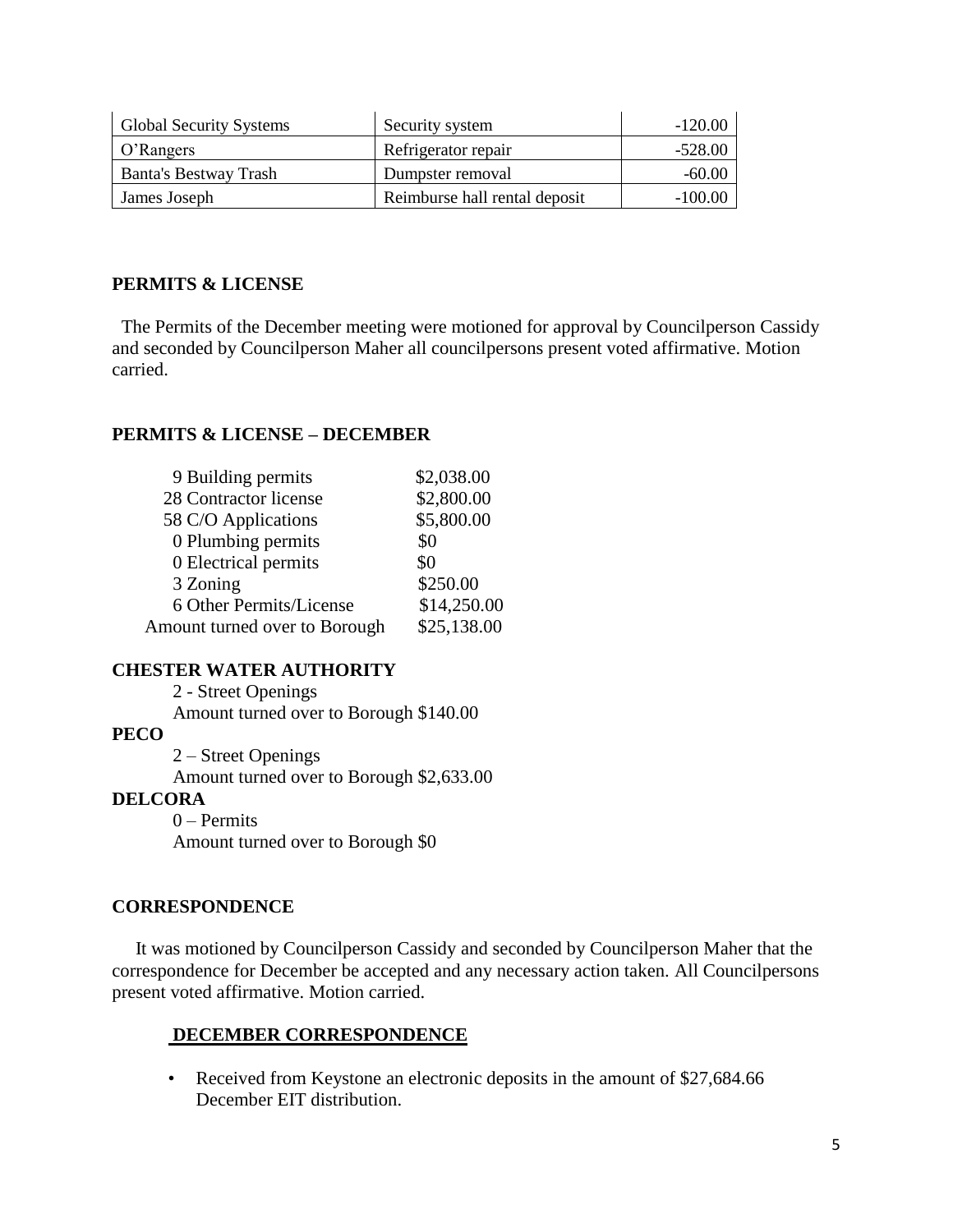- Received from Keystone an electronic deposits in the amount of \$1,319.14 December LST distribution.
- Received from Delaware County Monthly Deed Reconciliation for November and a check in the amount of \$1,782.13
- Received from Delaware County Tax Claim Monthly for November and a check in the amount of \$3,532.56.
- Received from Delaware County Monthly Transfer Report.
- Received from DEP a copy of a letter dated December 1, 2016 sent to Phillips 66 in regards to Storage tank release.
- Received from DEP a copy of a letter dated December 6, 2016 sent to Monroe in regards to Receipt of clean-up plan.
- Received from Exelon a letter dated December 13, 2016 in regards to Storage Tank and spill prevention program.

# **QUESTIONS AND COMMENTS FROM AUDIENCE ON CORRESPONDENCE**

None

# **ANY MATTERS THAT NEED COUNCILMANIC ACTION**

None

# **COMMITTEE REPORTS**

# **MAYOR**

Mayor Zalewski stated to please report any issues you may have to herself, the secretary or a Council person. Please check on Seniors during these winter months. The Police are having a fundraiser for Officer Adamek who is battling cancer on Jan. 21<sup>st</sup> and tickets are being sold by the department.

The part-time Officers need to be re- appointed for 2017. Remember that a lot of the part-time Officers have full-time jobs so they only work when needed to complete schedules. The officers are, Mervine, Adamek, Grove, Repine, Dittert, Peticca, Hallman, Donnelly, Jackson, Holobowicz and Segich. Councilperson Maher made a motion to re-appoint the above part-time officers, Councilperson Burgos seconded the motion. All Councilperson present voted affirmative. Motion carried. There will be Council discussion in regards to part-time officer and hours working, at a later date.

# **\*POLICE CHIEF –** Chief Priscopo was absent. **MANAGER**

Mark Possenti gave the following report:

- Trash/Refuse Fee must be separated from the Real Estate Tax millage for 2018 tax bills. Set agenda to begin the process.
- Set meeting with Michael Glackin of INR to discuss investing money to put in a Capital Reserve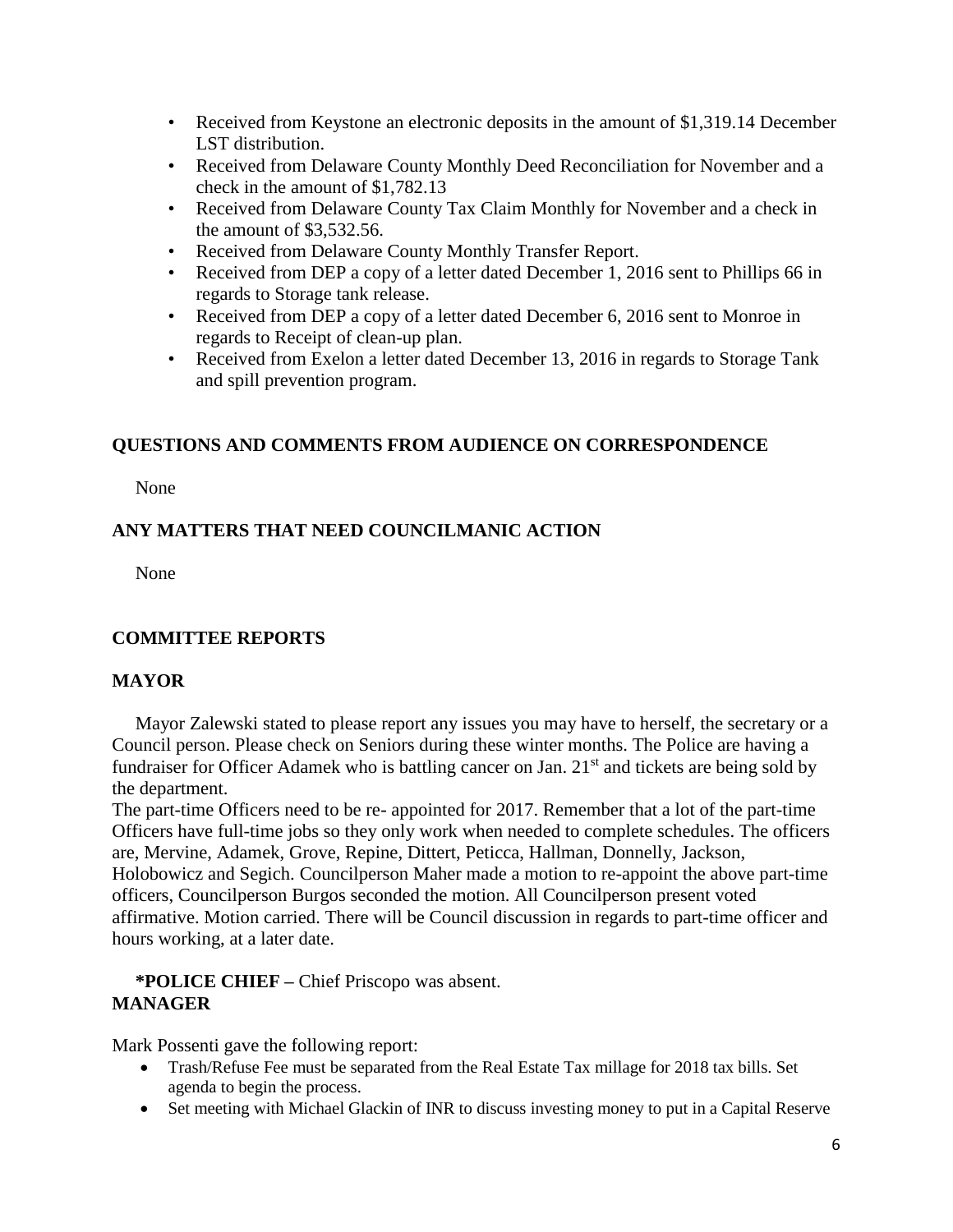account.

- Meeting with Lower Chi and Marcus Hook officials to discuss implementing a shared Comprehensive Plan.
- Institute a plan to begin enforcement of Code fees while Keystone Collections begins enforcement of 1% tax. Meeting with Rose Harr from Keystone on 1/23/17.
- Set meeting with Police Committee to discuss upcoming Police Contract negotiations.
- Meeting with Chief and Justice Rescue rep on  $1/17/17$ .
- Review all tax exempt properties.
- Multiple escrow liability accounts remain on the books. Is Engineer and other costs incurred by the Borough being reimbursed from them? The escrow needs to be organized.
- Grant request has been filed for Municipal Bldg./Community Center.
- Tax Collector update.

### **FINANCE**

Councilman Maher stated from the budget stand point in 2016, we ended the year with more income that expenses. A large chunk of that was an unexpected amount of income from EIT.

Councilman Maher read Tax Collector report below.

# **FIRE/PARKS/ENVIRONMENT**

Councilman Cassidy stated he received an email from a resident on 4<sup>th</sup> St. that feels that living in that area of town feels slighted and that the Borough does nothing for those residents. I will respond to this resident via email.

Welcome to Trainer's 1<sup>st</sup> Council meeting of 2017. Over the past few months we have had some heavy wins that has caused damage to some trees in Johnson's Park. I think enough to be a safety hazard to those that use the park. I am looking into getting someone with knowledge of trees to do an inspection so we can remove and replace the trees that are decayed from the inside. In addition to this, anyone who would like to plant a tree in memory of a family, family member or close friend, please feel free. Just let the Borough know so it can be taken care of until it takes root.

Still happy to see that some dog walkers are cleaning up after their pets.

There are a lot of deer in the park so I you happen to drive through there at night, please be careful. From their droppings, the deer are eating pretty good. Also, when there is snow, this road is not plowed so please use another route as a shortcut. Someone is also taking a shortcut around the bend on Townshipline side of the park. This is causing damage to the area.

On a sadder note, during these past Holidays, it was noted that some people are accepting two and three baskets of food. This is being greedy and may cause someone who is really in need to be without. Companies and Organizations donated money and food for this important need so please do not accept a basket if you have already received one. Let it go to someone else. On the job front, Acme, Giant, and CVS are hiring. Chichester School District is looking for bus drivers and aids as well. The fire company is still in need of volunteers.

Update on the sewer surcharge: At the end of 2016 we owed \$346,846.00. Estimated balance at the end of this year, 2017, the balance will be \$175,000.00. At this rate, we should be paid off in 2018.

On the firehouse, the state of PA gives a tax break for being a volunteer first responder.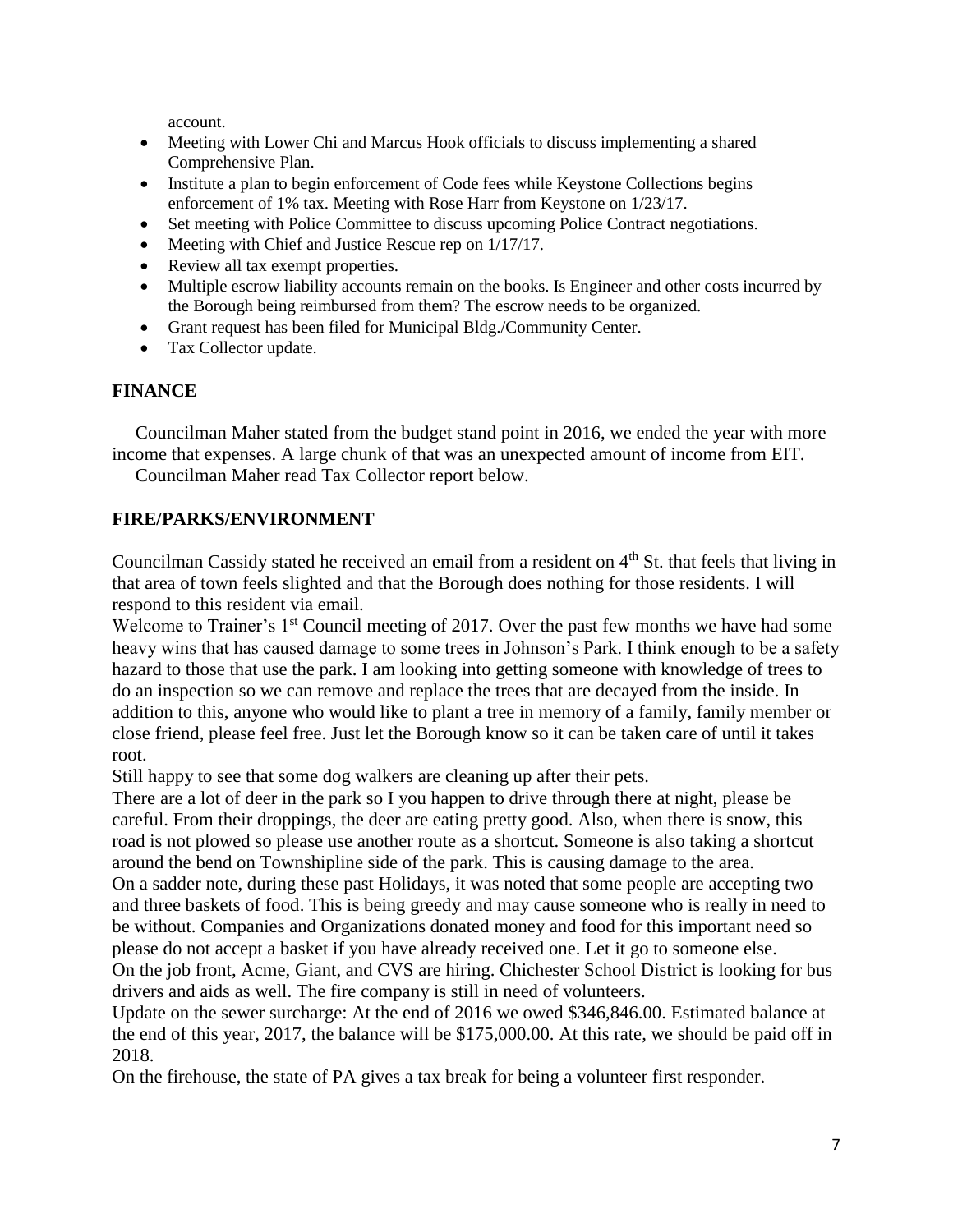In addition to this, in an attempt to attract more volunteers, Governor Tom Wolfe has signed off on a bill in November that would allow boroughs to adopt an ordinance that would allow them to offer tax break to "active" First Responder volunteers. I hope this trend picks up and more places start doing this. Trainer is looking into the tax break ordinance now. Hopefully our neighbors will do the same thing. And is this isn't enough, Texas Roadhouse is giving discounts to active first responders.

Happy Martin Luther King Day.

There was a fire report from Nov. and December report is illegible. The monthly fire report for November as follows: Total Alarms 20, 7 accidents, 1 hazardous fuel leak and 5 non structure fires.

### **MUNICIPAL BUILDING/RECREATION**

 Councilman Mathews was absent. An action is needed in regards to the highway garage area that is in the process of being cleaned up of mold by ServPro. ServPro contacted the Borough and cannot finish the job until a decision is made and acted upon by either, to demolition the area or replace the roof. Do to the fact that the issue is an acceptable emergency, the garage can be taken down. If the cost is under \$10,700, no bids are needed. Councilperson Cassidy made a motion to have the damaged portion of the highway garage taken down, Councilperson Burgos seconded the motion. All Councilpersons present voted affirmative. Motion carried.

#### **PUBLIC SAFETY/BOH**

 President Beck read December Code Enforcement report as follows: issued 40 building permits, 30 Contractor licenses, 27 C/O's, 2 zoning permits and numerous Occupancy and property maintenance violations.

### **COMMUNITY OUTREACH/NEWSLETTERS**

 Councilwoman Burgos stated that her outreach depends on the needs of the residents. Has LIHEAP applications for heating fuel. She is also on the weatherization program for the homeless and will be \$75.00 once they go through the shelter for whatever they need. The service is free to have home checked for energy efficiency. If these programs are not being utilized, the funds will be cut.

### **COMMUNITY REDEVELOPMENT**

Councilman Ed McDaniel had nothing to report. **HIGWAY/STREET LIGHTS**

 Councilman Miley stated the highway department did a good job during the last storm. There are a lot of things to get rid of such as sewer machine, dump truck. These can be put on Municibids with a summary, pictures and a starting bid. Councilperson Cassidy made a motion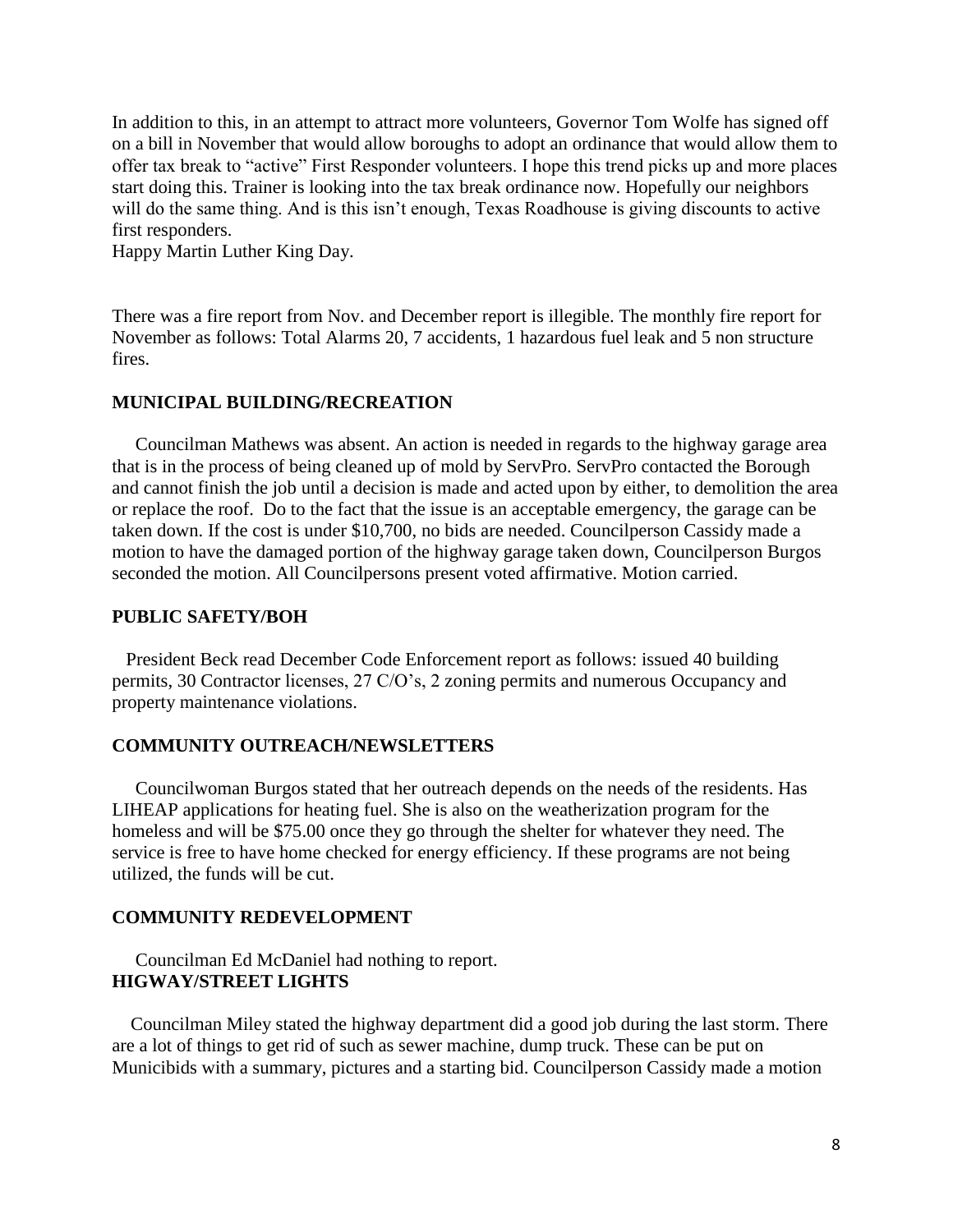to put all equipment the Borough no longer has use for, up for bid, Councilperson McDaniel seconded the motion. All Councilpersons present voted affirmative. Motion carried.

# **CODE ENFORCEMENT OFFICER**

Nothing to report.

# **TAX COLLECTOR**

Councilman Maher read the monthly report for December as follows: Total uncollected as of 12/31 is \$90,382.96. Total collected as of 12/31 is \$1,115,442.60. Total outstanding bills are 153.

# **SCHOOL BOARD DIRECTOR**

Mary Magaw was absent.

# **MONROE ENERGY**

 Adam Gattuso stated they will be doing the last two of the heavy haul move. They are 2 weeks ahead of scheduled.

# **ENGINEER**

Eileen stated there were two Resolutions that need approved by motion.

Resolution 1027 2017 CDBG – Community Center Boiler replacement. A discussion took place in regards to putting money into the Community Center and whether to replace the boilers or just the pipes. Councilperson Maher made the motion to accept Resolution 1027 to replace the heat system in whole. Councilperson Burgos seconded the motion. The motion was carried by majority vote. Councilman Miley and Councilman Cassidy opposed.

Resolution 1028 2017 CDBG – Drainage Improvements. Councilperson Maher made a motion to accept Resolution 1028, Councilperson Cassidy seconded the motion. All Councilperson present voted affirmative. Motion carried.

# **Engineer's Report**

### **Trainer Pointe**

We will coordinate a site review upon notification from the developer all punch-list items are finished. We reviewed the site with the developer on January 11. Some of the punch-list items were completed. The developer advised they will complete the remaining items within the next several weeks with the exception of the additional grass growth to be done this Spring when the weather conditions are satisfactory.

We are awaiting a formal reply from the developer regarding Mr. Werner's complaint of the damaged concrete pad, asphalt and fence. We further discussed with the developer and are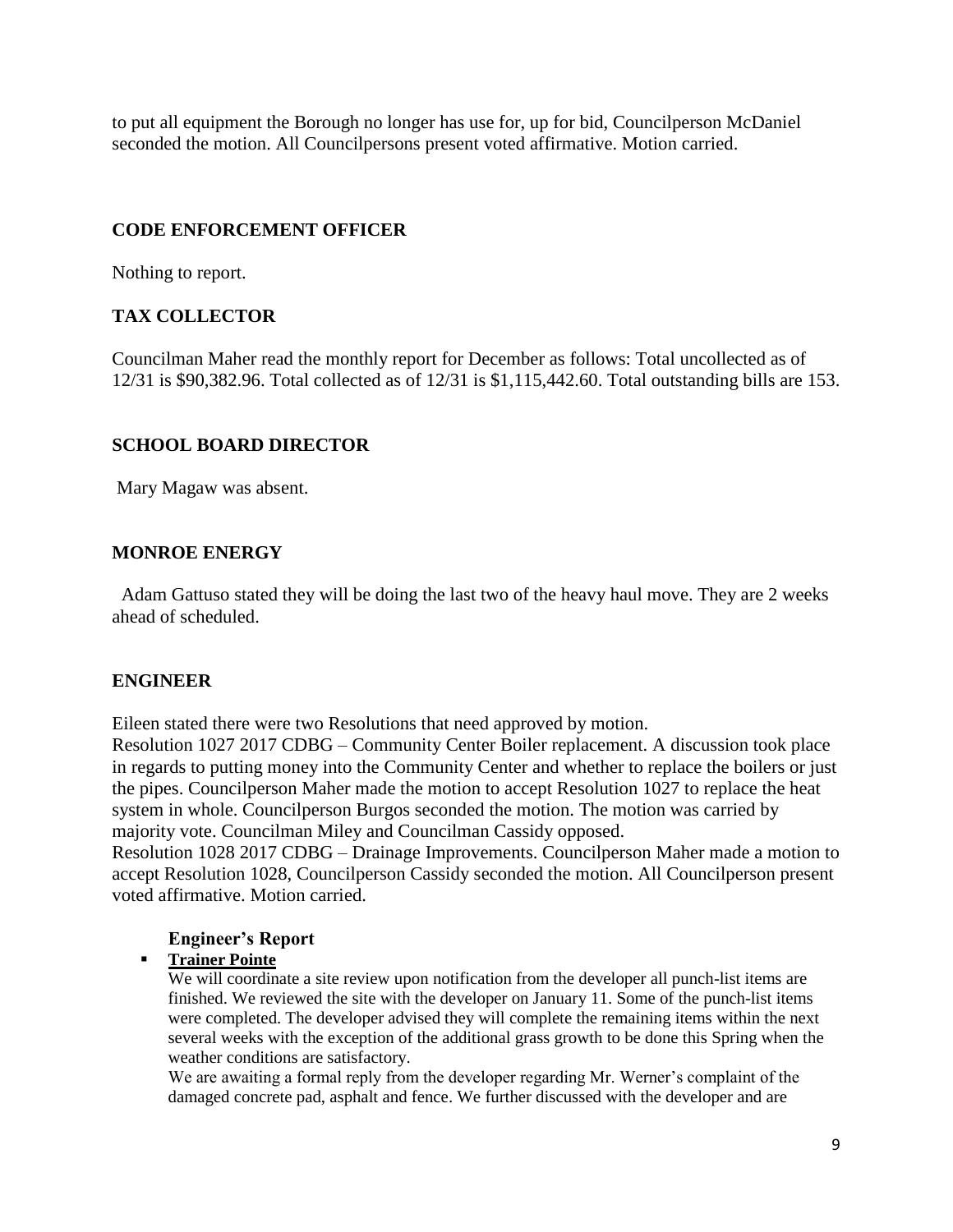awaiting their response.

### **Monroe Energy**

Tier 3 Low Sulphur – Phase 1A ULSG Construction and Facilities Erosion Control Permit Project is underway.

# **Infrastructure Items**

▶ Baker Street and Yates Ave.

We informed PennDOT that Baker and Yates are the only two roadways to add to the inventory at this time. We will inform the Borough upon PennDOT's confirmation that the roadways have been added. We notified PennDOT of the additional roadways requested by the Borough.

We informed the Borough that Ralph Brown with PECO advised the contractor has completed the sidewalk repairs related to the transmission project. We are corresponding with Mr. Brown regarding restoring the damaged pavement through Henry Johnson Park and will inform the Borough of the outcome.

# **200 Price Street-Metro Container**

Construction is underway.

# **Eske Developers, LLC – Nealy Blvd. (McCarthy Tire)**

We requested the developer provide an update for completing outstanding items and are awaiting a response.

**2016 County Highway – ADA Curb Ramps**

The partial completion report was sent to PennDOT on December 22, 2016. The contractor has indicated they plan to start next week on January 9. We will keep the Borough informed of their schedule. The contractor's update schedule is to start early next week of January 16. We will confirm.

### **FY 2017 CDBG Project**

We are working on applications for the Drainage Improvements and the Community Center Boiler replacement which are due January 11. We drafted the Resolution for adoption at the January 12 Council meeting. Per the OHCD office the draft copy will be included in the application and the original will be forwarded to the OHCD office once adopted. Applications are submitted to the OHCD on January 11. The resolutions are prepared for adoption at the January 12 meeting.

### **Nealy Blvd**

I forwarded the memo and estimate to the Romero's and received confirmation from Robin the she will communicate with the other owners.

# **SOLICITOR**

Mike Sheridan stated he has prepared Resolution 1029 to dissolve the sewer fund and transfer any money to General Fund. Councilperson Cassidy made the motion to accept, Councilperson McDaniel seconded the motion. All Councilpersons present voted affirmative. Motion carried.

As a follow-up a call is in to Pileggi in regards to the Delcora mandated fees for a solution to pay off the debt.